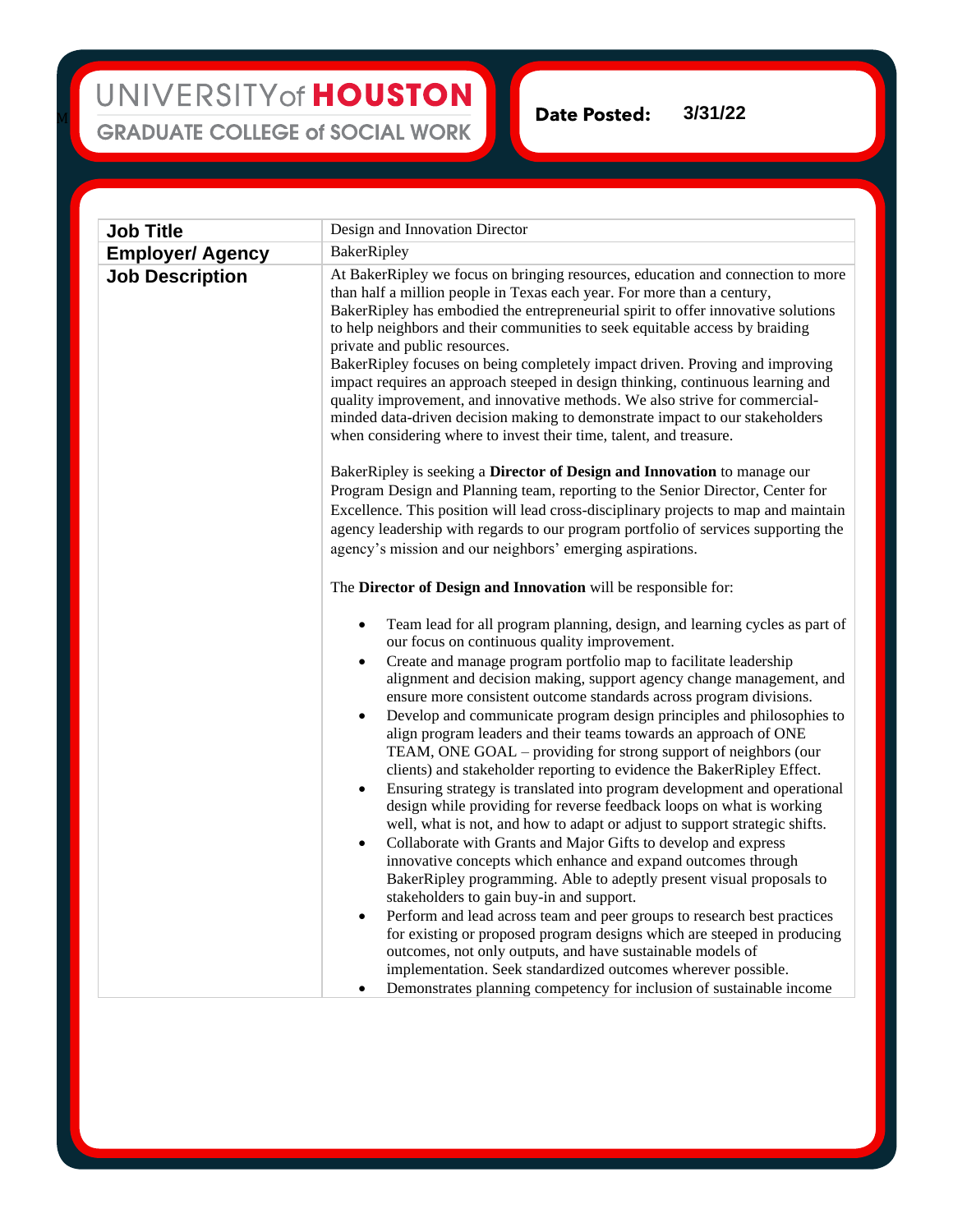|                       | and revenue within program design working alongside development team<br>members.                                                                                                                                                                                                                      |
|-----------------------|-------------------------------------------------------------------------------------------------------------------------------------------------------------------------------------------------------------------------------------------------------------------------------------------------------|
|                       | Maintain positive, collaborative working relationships with external<br>$\bullet$<br>partners across various industries – public and private – to further agency<br>mission and neighbors' goals.                                                                                                     |
|                       | Remain abreast of policy issues and potential changes which could affect<br>delivery of services. Support process design for braiding or weaving<br>public and private supports to create greater equitable access to all<br>resources for neighbors and communities we serve.                        |
|                       | Share knowledge and increase awareness of BakerRipley's approach and<br>impact through external publications and presentations when possible.                                                                                                                                                         |
|                       | <b>CORE DUTIES AND RESPONSIBILITIES:</b>                                                                                                                                                                                                                                                              |
|                       | Manages the Design and Innovation team and oversees all program                                                                                                                                                                                                                                       |
|                       | design and planning with the support of the Sr. Director.                                                                                                                                                                                                                                             |
|                       | Manages the program lifecycle portfolio. Creates annual team priorities<br>and objectives. Manages achievement toward key priorities regarding<br>program planning, design cycle (learn – build – implement), and<br>monitors outcomes and outputs for continuous improvement via learning<br>cycles. |
|                       | Develops, recommends, and implements program improvements with<br>support of program leadership to demonstrate the agency as a model for<br>community development.                                                                                                                                    |
|                       | Supports Grant and Philanthropic development staff to inform proposals<br>and draft content to achieve financial capacity to expand and develop<br>innovative programs and services.                                                                                                                  |
|                       | Research best practices in domain of intra-generational socio-economic<br>mobility. Create logic models / Theories of Change and provide insight<br>on how to evaluate and document outcomes most effectively.                                                                                        |
|                       | May conduct training to inform others about concepts, practices,<br>learnings and best practices to both elevate the agency externally and<br>expand staff capacity internally.                                                                                                                       |
|                       | Identifies and participates in professional development opportunities for<br>themselves and coaches direct reports on their development.                                                                                                                                                              |
| Qualifications        | <b>EDUCATION &amp; EXPERIENCE:</b>                                                                                                                                                                                                                                                                    |
|                       | Master's degree in Social Work, Psychology, Education, Sociology,<br>Public Administration, or related field strongly preferred.                                                                                                                                                                      |
|                       | Typically, 5+ years of prior experience in user centered and experience<br>design for program or services                                                                                                                                                                                             |
|                       | All applicants must provide prior work samples in addition to references                                                                                                                                                                                                                              |
| <b>Qualifications</b> | and prior work experience through resume or CV<br><b>REQUIRED SKILLS:</b>                                                                                                                                                                                                                             |
| <b>Continued:</b>     | Leadership skills to successfully support decision making, project<br>development, and resource management, and ensure<br>execution of plans with a lens on regional inequities and disparities                                                                                                       |
|                       | among communities.<br>Able to navigate ambiguity and demonstrate thought leadership by<br>finding alignment and merge ideas for greater efficiency and<br>effectiveness. Forward thinking capability to move beyond immediate                                                                         |

UNIVERSITY of HOUSTON

**GRADUATE COLLEGE of SOCIAL WORK**